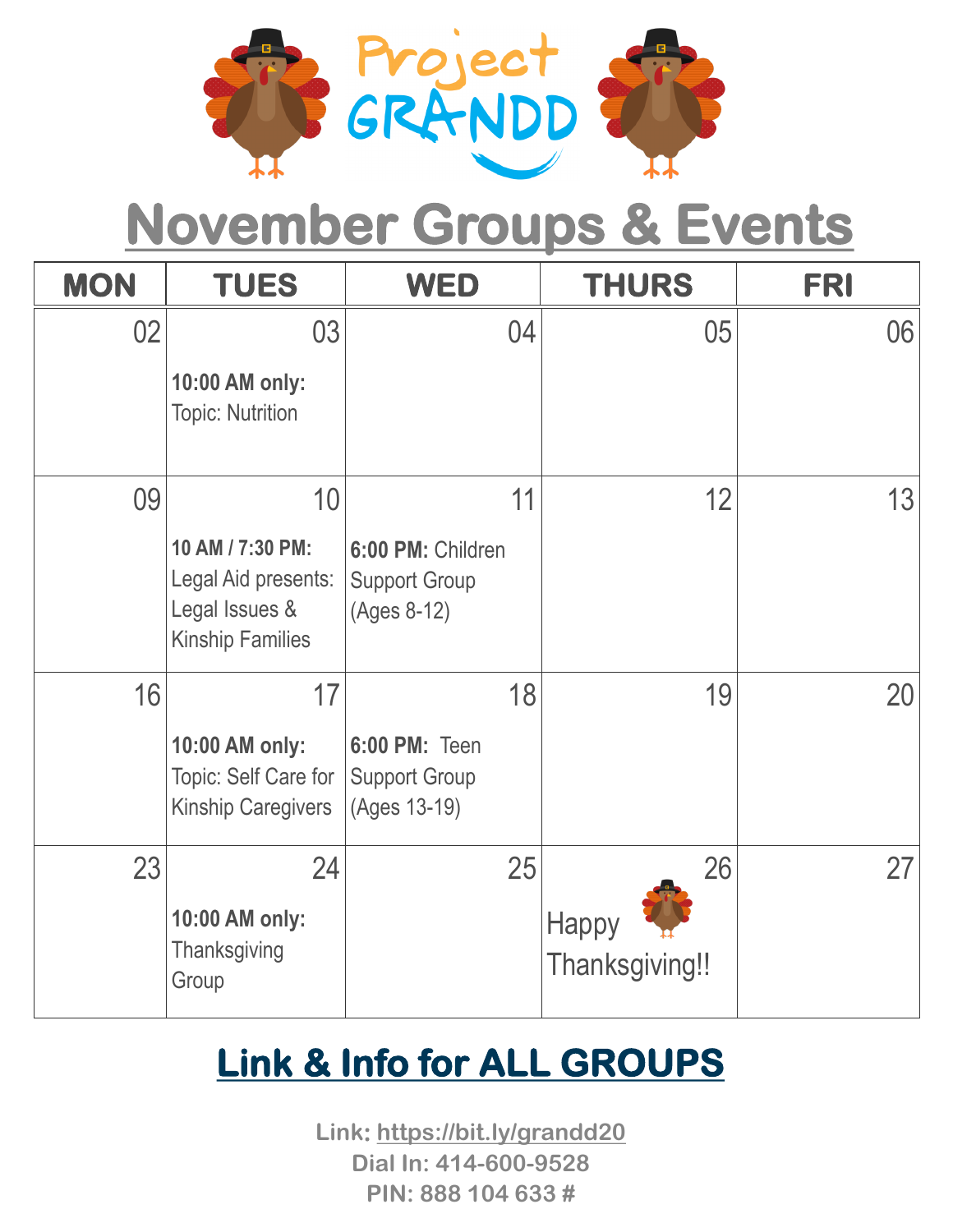## **November is National**

### **Diabetes Month**

Learning to recognize the signs of diabetes could increase your chance of an early diagnosis. Make sure you talk to your doctor if you think you are experiencing these symptoms.



- **2. Feeling very thirsty all the time**
- **3. Having itchy skin**
- **4. Having an increased appetite**
- **5. Feeling tired or drowsy**
- **6. Experiencing blurred vision**
- **7. Feeling pain or numbness in feet or legs**
- **8. Cuts and scrapes taking longer to heal**
- **9. Rapid, extreme weight loss or weight gain**
- **10. Experiencing yeast infections**

#### **When to See a Doctor**

Doctors can test for diabetes using a simple blood test. If you are experiencing some of the above symptoms, and particularly if you are experiencing any of them in combination with one another, you should see a doctor to check whether diabetes could be the cause. Early diagnosis and careful management can prevent many serious complications of diabetes.

**Diabetes Resources Around Atlanta**

- Diabetes Association of Atlanta Possibility of up to 6 months of assistance for diabetes medication and supplies. Visit www.diabetesatlanta.org or call 404-527-7150 ext. 112 for more information.
- Mercy Clinic North– Atlanta Free and sliding scale clinic with diabetes screening along with other services. Mon-Fri 8:30am-5pm and Tues Evenings from 6pm-8pm. Call 678-843- 8700 for more information.
- Grady Health System– Asa G Yancey Health Center Sliding scale (may not be free depending on your income), accepts Medicaid, Medicare, Peachcare, Private Insurance. Mon-Fri 8am-5pm. Call 404-616-2265 for more information.

**Please reach out to your case manager for more information and access to low-income/free diabetic services in and around the Atlanta area.**

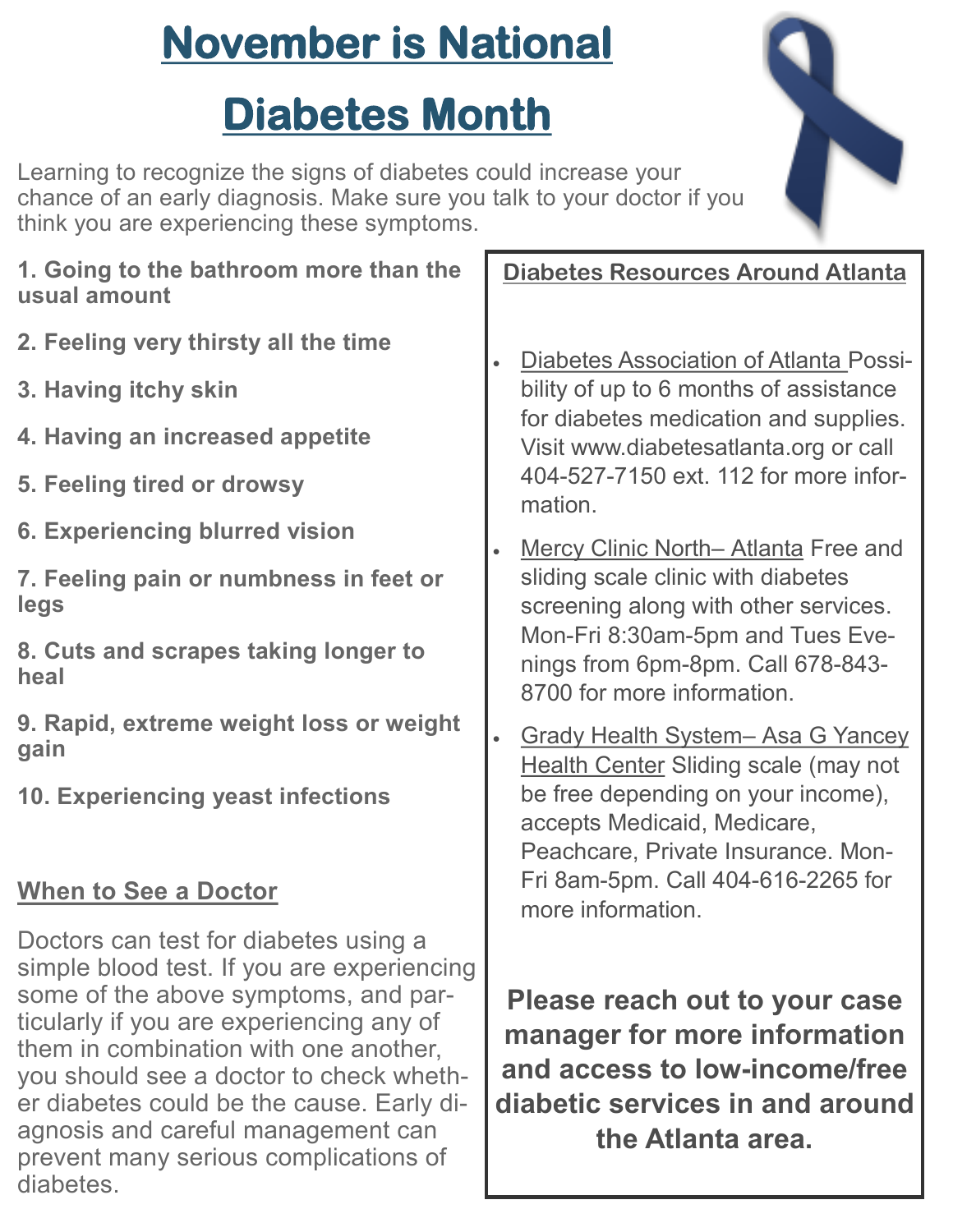## **Thanksgiving Gatherings and COVID-19**

#### (An article from the CDC Website)

Thanksgiving is a time when many families travel long Thanksgiving is a time when many families travel long distances to celebrate together. Travel increases the chance of getting and spreading the virus that causes COVID-19. Staying home is the best way to protect yourself and others. If you must travel, be informed of the risks involved.

#### **Lower Risk Activities**

- Having a small dinner with only people who live in the household
- Preparing traditional family recipes for family and neighbors, especially those at higher risk of sever illness from COVID-19, and delivering them in a way that doesn't involve contact with others
- Having a virtual dinner with family and friends
- Watching sports events, parades, and movies from home

#### **Moderate Risk Activities**

- Having a small outdoor dinner with family and friends who live in your community
- Visiting pumpkin patches or orchards where people use hand sanitizer before touching things, wearing masks is enforced, and people are able to social distance
- Attending a small outdoor sports event with safety precautions in place

#### **Higher Risk Activities:** Avoid these higher risk activities to help prevent the spread

- Attending crowded parades
- Using alcohol or drugs, which can cloud judgement and increase risky behaviors
- Attending large indoor gatherings with people from outside of your household
- Going shopping in crowded stores